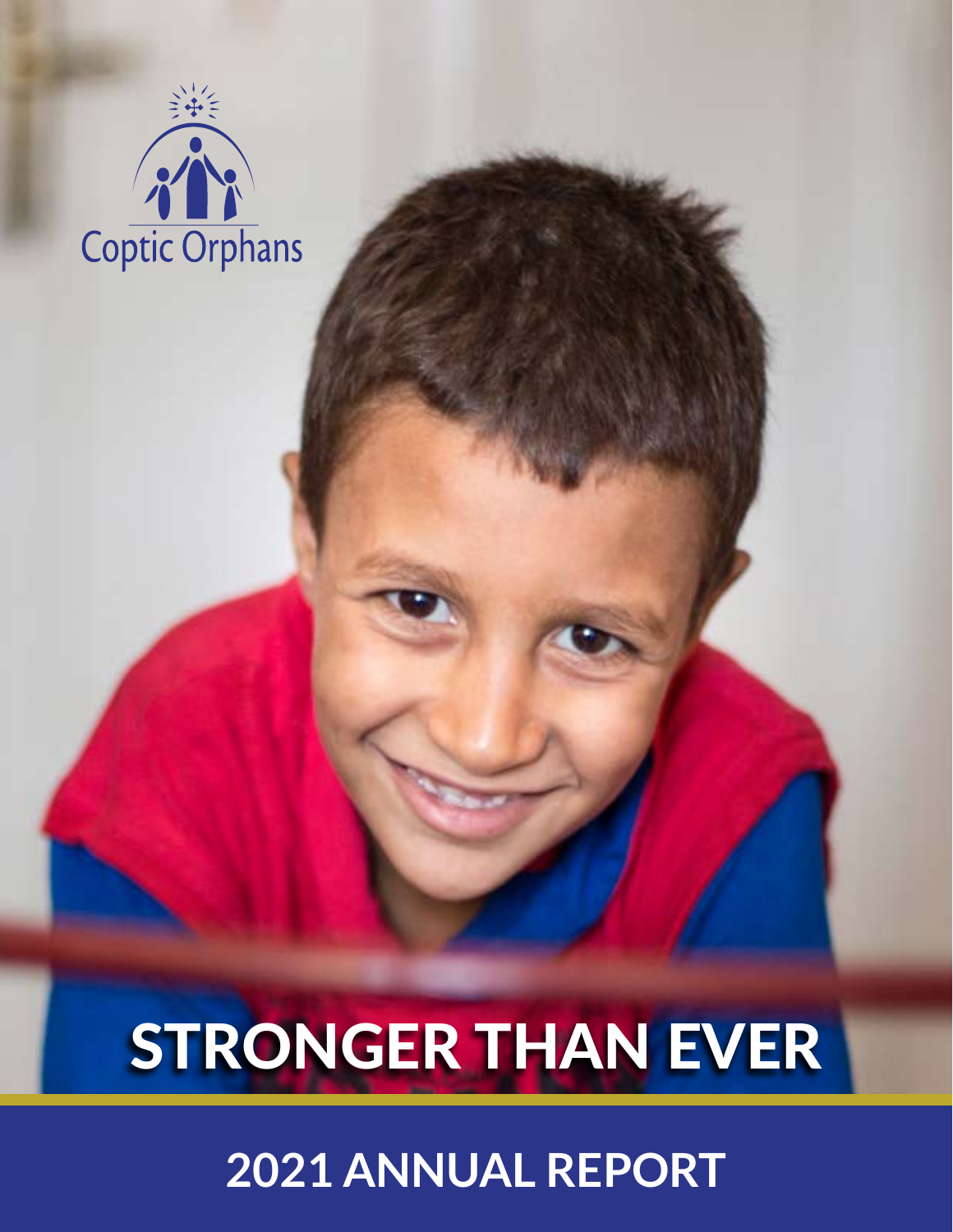# **Letter from the Executive Director**



**Board of** 

**Directors**

Dear friends,

This year has brought many blessings, and I thank God every day for them. Our mission remains strong: each day we come closer to ending the vicious cycle of poverty through the transformative power of education. Children in our programs show a remarkable improvement in academics after joining, and seeing them grow up to become community leaders and changemakers—sometimes as the first in their village to find such success is an indescribable feeling.

By God's grace, despite all the challenges 2021 brought, you made sure we came out of the other end stronger than ever. We are set to enroll an additional 6,000 children next year—triple the number we are usually able to add. Our Reps have gone above and beyond to safely continue home visits while bearing precious sponsors' letters. We have seen incredible support from people like you, and the children remain healthy and optimistic in spite of all they have been through.

More than ever, this year I am inspired by the resilience our children, staff, and volunteers have shown. The spirit of service and integrity we uphold each day shines through the 65,000 children we have impacted throughout Egypt over the past 33 years. Whenever a child tells me about a success in school with a smile on his face, or a mother thanks us for providing for her children, I'm reminded why we do what we do: all for the glory of God.

Even when times were meager and the future uncertain, you all pulled together to make sure that there will never be a moment our children feel any negative impact. So, I extend my sincerest thank you to each and every one for their love, compassion and resilience. You have personified the true and purest meaning of "One Body in Christ."

As you read this Annual Report, I know you will see how God's hand has guided us through the year, and we look forward to the coming year with hope and gratitude. This year I have often found strength in this verse from Joshua 1:9, and I think you will, too: "Be strong and courageous; do not be afraid nor discouraged, for the Lord your God is with you wherever you go."

One Body in Christ, Nermien Riad



**Australia**  Andrew Abdalla Fadia Farag Ben Morcos Basem Morris

**Canada** Amgad Bassili Mark Nakhla Hani Sharobim

**United States** Andrew Abdalla Mona Azer Kamal Ibrahim Mark Morgan Nermien Riad Raouf Youssef

**United Kingdom** Sherif Helmy Mariola Marzouk

Let's start with who we are not. We are not a charity that hands out money, and neither are we interested in victimizing those we serve.

Coptic Orphans' focus is transformational development for children who, otherwise, would be in an orphanage because their living family members can no longer care for them. We are a Christian, community-based, church-centered organization that is equally transformative for us as it is for those we serve in Egypt. Since 1988, our award-winning service has reached 65,000 children across Egypt, and by working with grassroots partners and Church-based volunteer networks we ensure sustainability over the years. Coptic Orphans transforms generations after generations through quality education with the vision of a more prosperous Egypt.

# **Who We Are**

### **2021 at a Glance**











**65,000**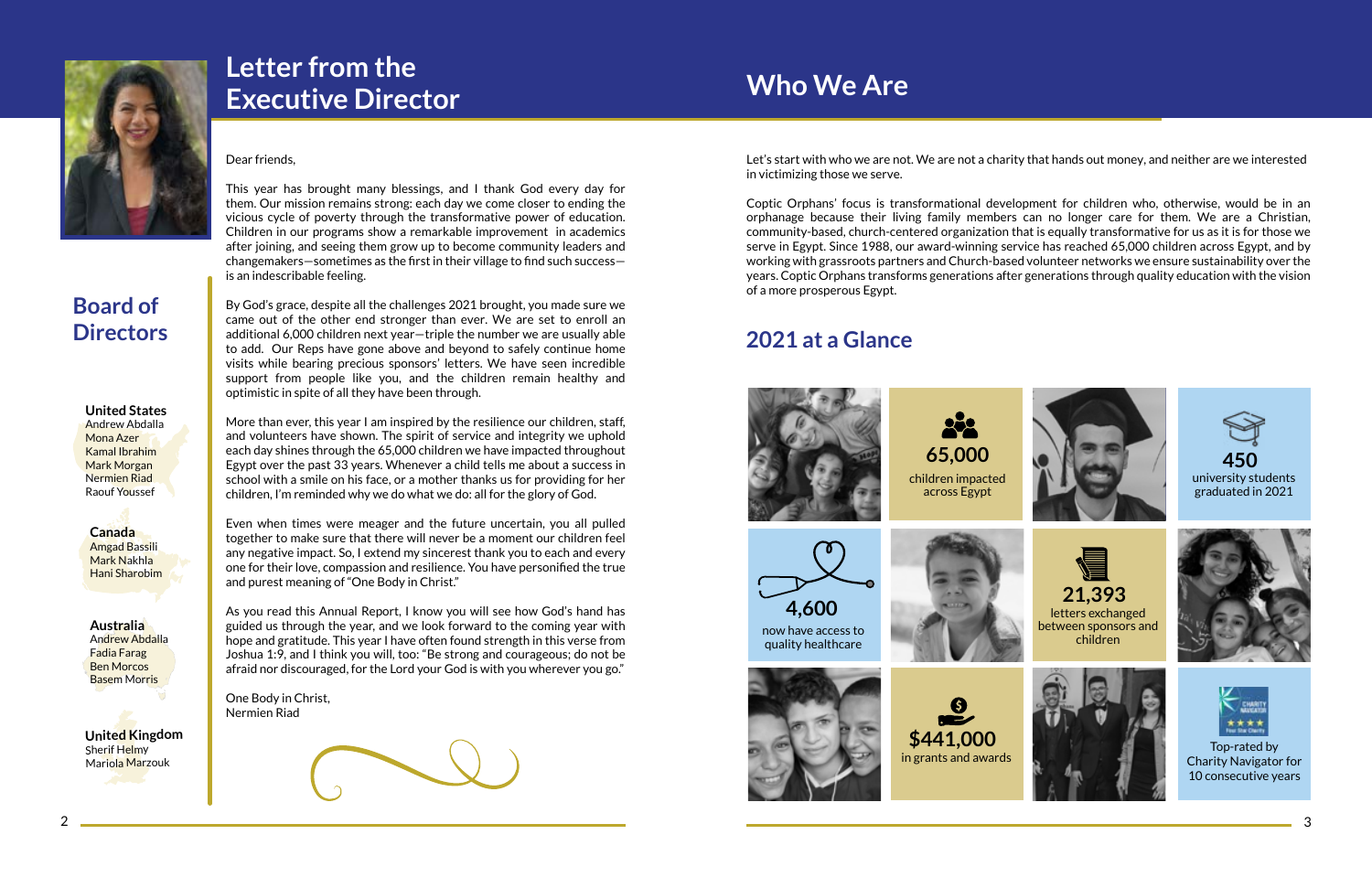- The Development of Rural Women, Koum El-Ahmar Qena
- The National Association for Jesuit, Tawfeekeya Minya
- Local and Agricultural Development, Deweir Assuit
- Development and Human Rights, Matareya Cairo
- The World My Home, Al-Khalifa (Al- Maquaber) Cairo
- Abou-Siefeen, Ezbat Khairallah Cairo
- Amal Bokra, Dairut Al-Sharif Assuit
- The Good Shepherd, Meir Assuit
- Tanweer, Zawyet Sultan- Minya
- Awlad Al-Molouk, Taha Minya
- Caritas Egypt, Towairat Qena
- World Youth, Manfalut Assuit
- Virgin Mary, Zaitoon Cairo
- Al-Mahaba, Nakada Qena
- Ahl Balady, Jarajous Qena
- Akoun, Bani Mahdy- Minya
- Sawa Ahla, Abu Teij Assuit
- Forsa, Sahel Seleim- Assuit
- Ana Masry, Deshna Qena
- Al-Salam, Qous Qena



The *Valuable Girl Project* provides a space for the empowerment of girls and young women. They grow and learn together through partnering up "Big Sisters" in university with primary school "Little Sisters." Big Sisters get a small stipend to tutor and mentor their Little Sisters and work on projects together. This often marks the first time these women have any financial independence.

After participating in *Valuable Girl*, girls report a remarkable transformation in positive behavior, selfimage, academics, and civic participation. As one former Big Sister put it, *"The changes are for life—not just five or ten years later."*

The *Valuable Girl Project* is unique in that it brings together Christian and Muslim girls to challenge negative perceptions about the other. Big Sisters and Little Sisters go from living completely separate lives to loving and caring for each other. By creating a community of mutual love and trust, we become the salt and light of the Earth as Jesus commands us.

We partner with 20 Community Development Associations to expand our reach and impact. Over the past 20 years of its operation, *Valuable Girl* has reached over **15,000** girls and young women in **184**  project sites across Egypt.

### *Community Development Associations we partner with:*

In 2011, Michael's father passed away from a heart attack, leaving his seven siblings with only their mother to support them. With no place to live, the family moved into a single room at a relative's house.

One by one, Michael's older siblings left home. Michael was left to tend to the fields, yet—at the age of 11 he was still unable to read and write.

He wanted nothing more than to be able to volunteer as a deacon at church, but he stayed silent when Abouna asked for help. He didn't want anyone to know he couldn't read the liturgy prayers.

Michael is not alone. Over 20% of Egypt's population are illiterate, and private tutoring is financially inaccessible for many families.

When *Not Alone* came to his village, Michael began receiving regular academic and emotional support from his Church-based volunteer Rep. Every afternoon he practiced sounding out the shop signs he passed on his way home from school. Slowly but surely, Michael saw his grades improve in school.

In 2021, Michael now excels in school and looks forward to attending a top university in Egypt next year!

*Not Alone* continues to change the lives of Egypt's fatherless by making it possible for them to stay in school, avoid falling into poverty, and succeed long-term. Your support has mobilized our network of **590** Reps to impact **6,800** families in our programs as of 2021.

By breaking the cycle of poverty, a new generation of change-makers like Michael continue new traditions of success and prosperity, strengthening their communities for years to come.

## **Not Alone** *Program*

### *it takes a village*

# **Valuable Girl** *Project*

### *she believed she could*

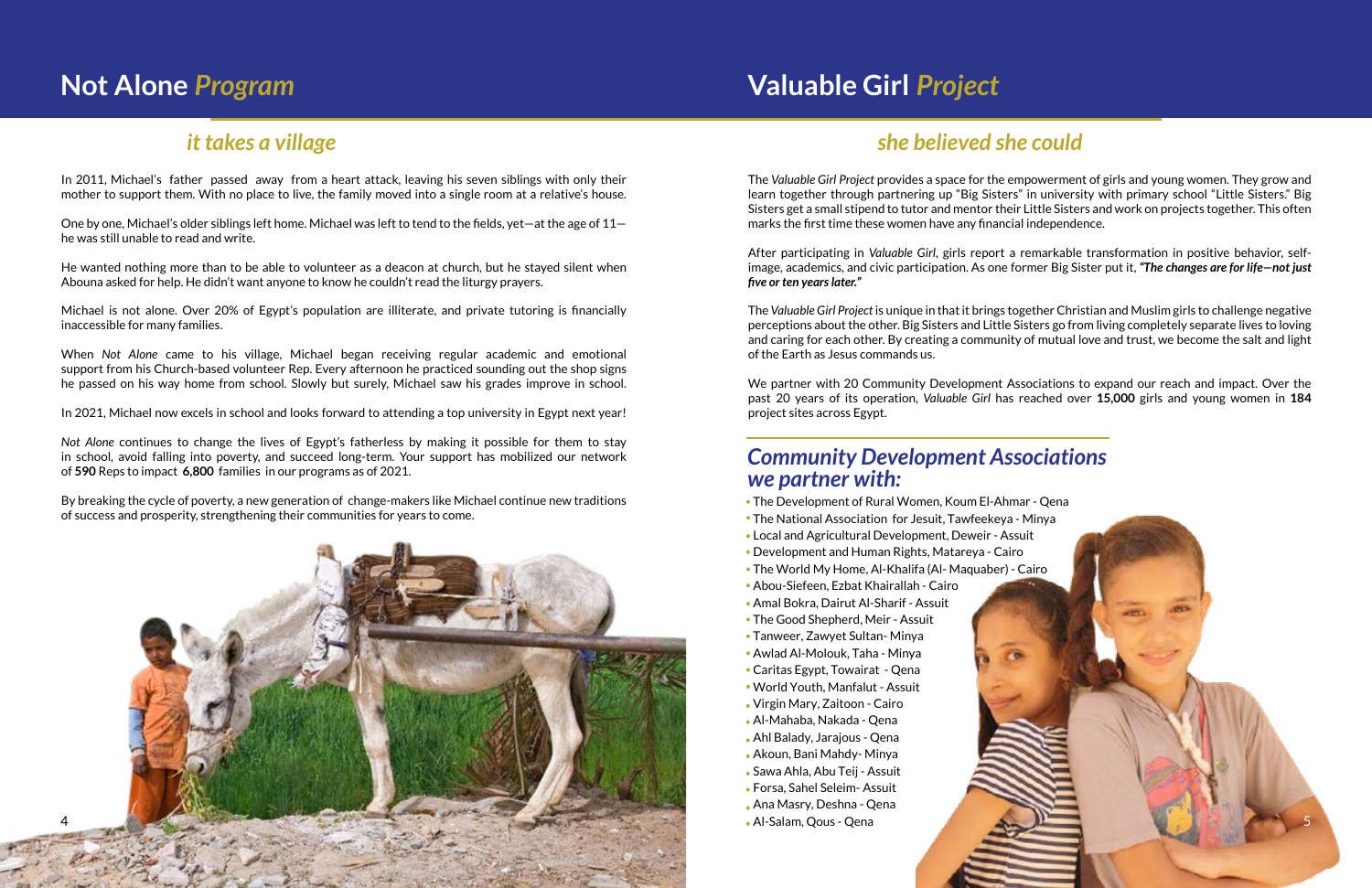#### **Revenue and Support**

#### **Expenses**

**Contributions** Net Investment Income

#### **Net Assets**

#### **Other Non-Operating Income**

#### **Total Revenue and Support**

Net unrealized and realized gains on investments Change on foreign currency valuation and other gains **Total other non-operating income**

 $^\ast$  Because Coptic Orphans places the highest value on serving the children despite any crisis that may strike Egypt or the Coptic diaspora, we maintain a nearly 12-month reserve of operating expenses (included in "Net Assets"). This ensures we will be there for the children no matter what.

**Program Services**

 Child Development Community Development **Total Program Services**

#### **Support Services**

**Change in Net Assets Net Assets, Beginning of Year Net Assets, End of Year** \*

| es              |                         |                             |
|-----------------|-------------------------|-----------------------------|
| 20 <sup>2</sup> | 2021                    | 2020                        |
|                 |                         |                             |
|                 | \$17,435,534<br>468,392 | 15,242,990<br>\$<br>591,178 |
|                 | 17,903,926              | 15,834,168                  |
|                 |                         |                             |
|                 |                         |                             |
|                 | 10,753,540<br>393,013   | 8,233,298<br>119,605        |
|                 | 11,146,553              | 8,352,903                   |
|                 |                         |                             |
|                 | 953,744                 | 709,076                     |
|                 | 1,490,722<br>2,444,466  | 1,494,752<br>2,203,828      |
|                 |                         |                             |
|                 | 13,591,019              | 10,556,731                  |
|                 |                         |                             |
|                 | 5,324,067               | 3,656,957                   |
|                 | 168,748                 | 147,308                     |
|                 | 5,492,815               | 3,804,265                   |
|                 |                         |                             |
|                 | 9,805,722               | 9,081,702                   |
|                 | 39,669,988              | 30,588,286                  |
|                 | \$49,475,710            | \$39,669,988                |
|                 |                         |                             |

 Management and General Fundraising **Total support services**

#### **Total Expenses**

"Sponsorship is different because it's like a "living" donation. An ongoing, regular commitment and connection to these children in need makes for such a meaningful experience, like you're walking together in life, serving each other in different ways."

#### *-Paul, sponsor since 2002*

"The program has had a positive impact on us, and it showed us great care amid the cruelty of life. Before joining the program, I used to feel alone. But now we have found someone who takes care of us and asks about us. I will never forget your support when my son had to undergo surgery. You were with us every step of the way."

#### *-Mother of a Not Alone student*

#### *Expenses*

Out of every dollar spent, 82 cents went to programs serving the children in Egypt. Only 7 cents went to management and administration, while 11 cents were used for fundraising.

"The harvest is plentiful but the laborers are few. Coptic Orphans provides the environment for the children of God to serve each other. Some share their talents of education, knowledge and resources and others share their simplicity, purity, and love."

*-Fr. Mina Dimitry* 

"The experience is transformative. You're not only changing the life of the person in Egypt, the sponsored child or his family, you're really changing your own life. You're adding something to your life that is bringing not just joy and happiness and connection and a learning experience for your own kids, but a blessing to your own life."



#### *-Samuel, sponsor since 2012*

### **Statement of Activition**

For the years ended December 31, 2021 and 202

**Total Program Services Fundraising Management and General**

"You were the reason I achieved my education. You have been a real brother and father for many years. May God keep you safe for me and bring joy to your heart."

*-Mary, Not Alone Program participant*

- While Coptic Orphans' revenue has shown tremendous growth, we have never lost focus on maintaining responsible stewardship over the resources entrusted to us. Our financial accountability and reporting processes have been praised consistently over the years.
	- \* Per IRS Form 990

 "In Coptic Orphans, I have a real family who make up for all that I don't have... The mothers of the children in my care are like sisters who support each other. I joined Coptic Orphans five years ago, and during this time I learned the true meaning of love."

*-volunteer Rep in Upper Egypt*